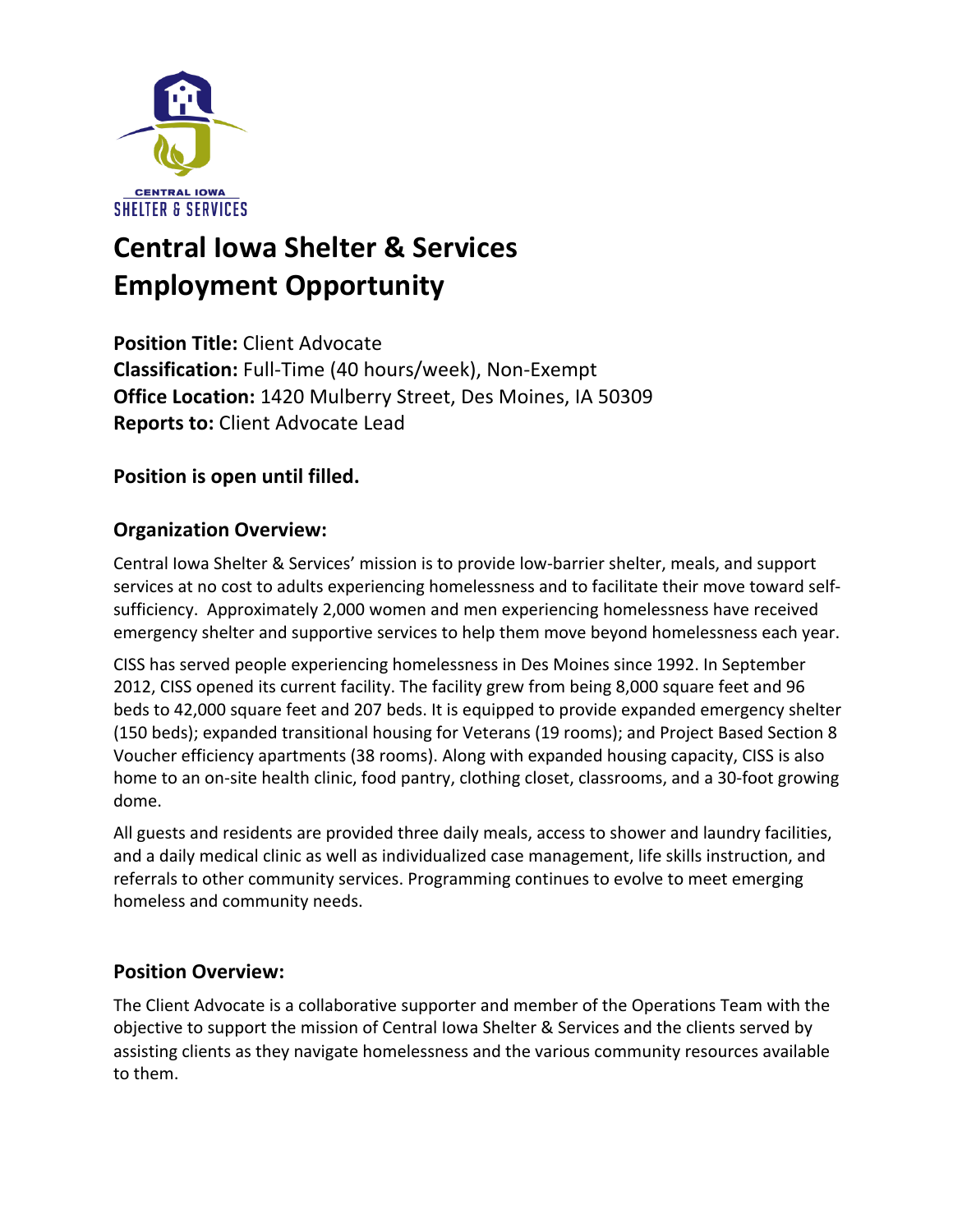Specific duties include the completion of intakes, the connection of clients to case managers and service providers, and the assistance of clients with resources with a focus on income and housing. The schedule for this position covers five eight-hour days per week. Successful candidates must have ability to cover occasional holidays.

#### **Duties/Responsibilities:**

- Receive new clients, complete intake paperwork, create proper client files and orient new clients to CISS and its policies.
- Verify clients' homelessness and complete needs assessments.
- Assist clients with applications for housing, employment, and government benefits.
- Facilitate Service Block and provide appropriate information and referrals to clients seeking housing, employment, or community resources such as substance abuse or mental health support.
- Provide crisis intervention as needed, including determining when it is necessary to involve other staff, administration, or the authorities.
- Follow up with clients on progress toward their goals and complete exit paperwork with clients upon program completion.
- Provide day-to-day support to Client Advocate team.
- Consistently cover assigned shifts, working within the team and independently to complete all shift tasks.
- Perform general administrative functions such as noting within the communication log, answering the phone, and responding to in-person inquiries in a professional manner.
- Monitor the activities of clients to ensure the safety of clients, volunteers and staff.
- Enforce shelter policies and follow staff policies and procedures.
- Help volunteers with questions or issues when necessary.
- Maintain written and oral communication of incidents in accordance with policies.
- Attend staff meetings and participate in activities designated by the leadership team.
- Other duties as assigned by the leadership team.

## **Qualifications, Experience and Abilities:**

- Good computer and database skills.
- Superior one-on-one interpersonal communication skills, including ability to foster confidence and trust, listen sensitively, and respond appropriately.
- Ability to establish and maintain professional boundaries in working with clients, volunteers and donors.
- This position will require a highly organized individual, with excellent follow up skills as well as the ability to overcome objections and obstacles in the pursuit of success.
- Must possess valid Iowa Driver's license as at times the successful candidate may drive a CISS vehicle.